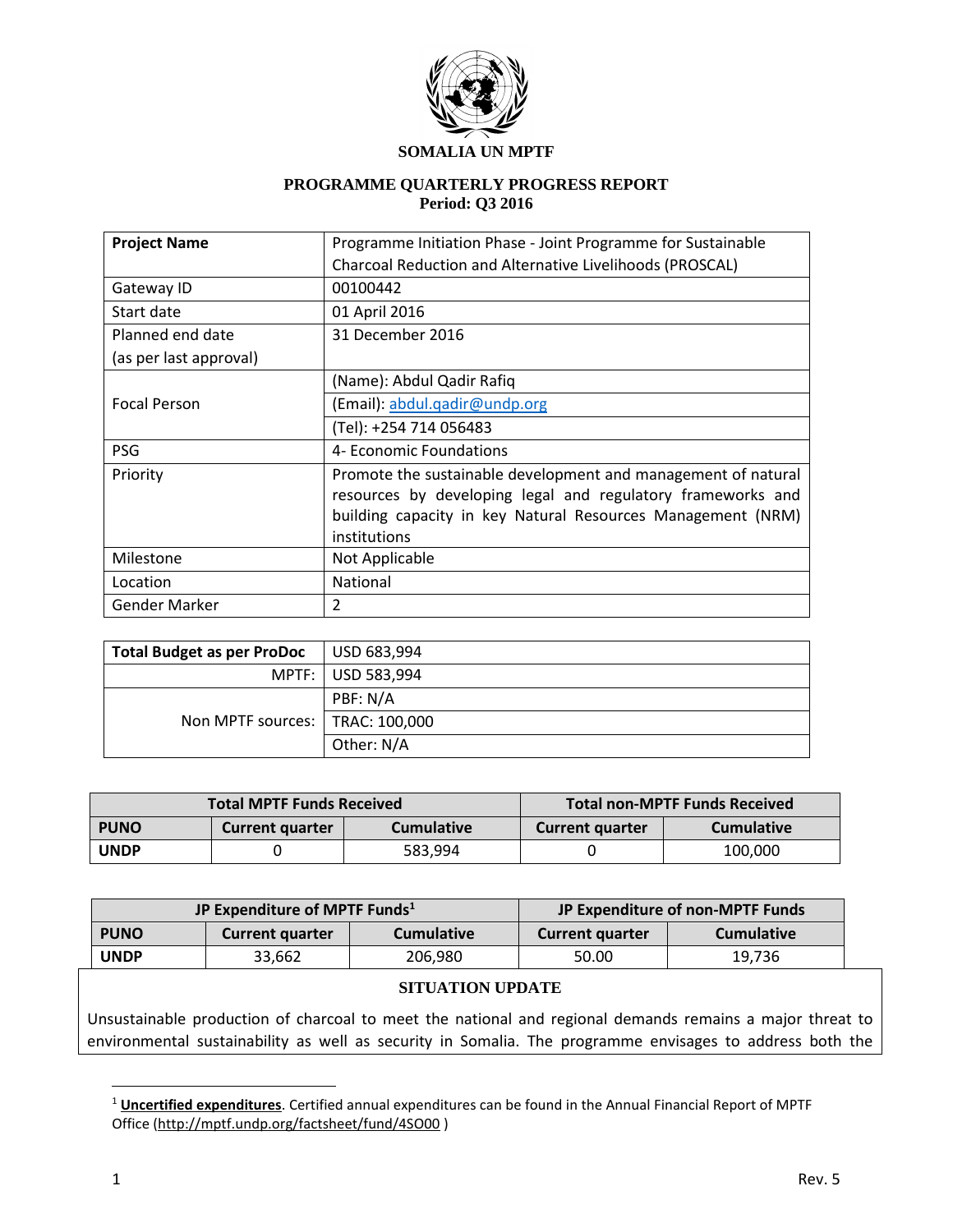

demand and supply side of the charcoal value chain by promoting regional cooperation to check illegal exports of charcoal, taking to scale alternative sources of energy across main cities and towns in Somalia and helping vulnerable groups (women and youth) directly linked to charcoal value chain to adopt alternative sources of livelihoods.

While there is a strong buy-in by the national and international stakeholders on the design of the programme, the programme has only been getting low levels of financial support to go into full-scale implementation. During the reporting period additional funds of USD 1.6 million have been committed to the Programme by the Italian Development Cooperation (Euros 1 million) and Sweden (USD 0.5 million). These funds will be channeled through the UN MPTF. Programme Document is under revision to source the additional funds in consultation with the Ministry of Livestock, Forest and Range (MOLFR) and PUNOs.

Parallel financing is also expected from the African Development Bank (AfDB) to promote alternative sources of energy and technology diffusion to support the transition from charcoal to other energy sources in main urban centers. These funds will be committed under the Infrastructure Development Fund managed by the bank.

### **QUARTERLY PROGRESS REPORT RESULTS MATRIX**

### **OUTCOME STATEMENT**

Somali economy revitalized and expanded with a focus on livelihood enhancement, employment generation, and broad-based inclusive growth

## **SUB-OUTCOME 1 STATEMENT**

Promote the sustainable development and management of natural resources by developing legal and regulatory frameworks and building capacity in key Natural Resources Management (NRM) institutions.

**Output 1.1**: **MOLFR supported to coordinate and implement inter-ministerial actions for Reducing Charcoal Production, Trade and Use**

|                                                  |                             | <b>PROGRESS ON OUTPUT INDICATOR2</b> |                        |
|--------------------------------------------------|-----------------------------|--------------------------------------|------------------------|
| <b>INDICATOR</b>                                 | <b>TARGET</b>               | <b>THIS QUARTER</b>                  | <b>CUMULATIVE 2016</b> |
|                                                  | (April to<br>December 2016) |                                      |                        |
| Office of the focal point for charcoal programme | Adequately                  | <b>Yes</b>                           | Yes                    |
| in the Ministry of Livestock, Forest and Range   | resourced                   |                                      |                        |
| (MOLFRD) strengthened                            | unit                        |                                      |                        |
|                                                  | established                 |                                      |                        |
|                                                  | in the                      |                                      |                        |
|                                                  | <b>MOLFR</b>                |                                      |                        |
| Number of briefings, workshops, coordination     | At least 3                  | $\overline{4}$                       | $\overline{7}$         |
| meetings held by the MOLFRD                      | briefing,                   |                                      |                        |
|                                                  | coordination                |                                      |                        |
|                                                  | meetings or                 |                                      |                        |
|                                                  | workshops                   |                                      |                        |
|                                                  | held in six                 |                                      |                        |
|                                                  | months                      |                                      |                        |

<sup>&</sup>lt;sup>2</sup> Fill in only the numbers or yes/no; no explanations to be given here.

 $\overline{\phantom{a}}$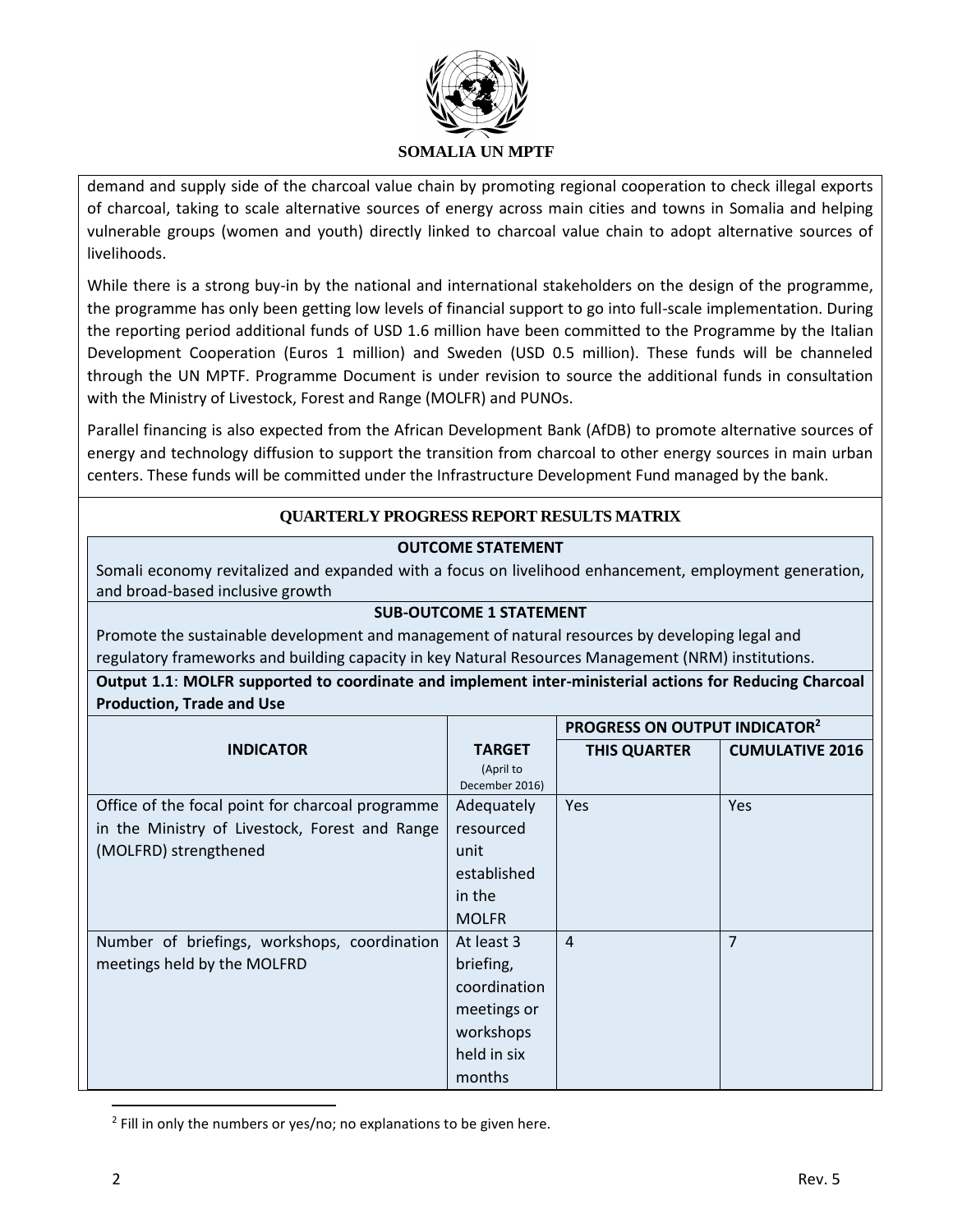

## **SOMALIA UN MPTF**

| First meeting of the International Charcoal Trade                                                           | At least two      | $\mathbf{0}$   | $\overline{0}$ |
|-------------------------------------------------------------------------------------------------------------|-------------------|----------------|----------------|
| <b>Regulatory Committee</b>                                                                                 | meetings of       |                |                |
|                                                                                                             | <b>ICTRC</b> held |                |                |
| Sources of evidence: Staff contracts; procurement orders; workshop and meetings reports                     |                   |                |                |
| Output 1.2: Draft National and Regional Policy for Reducing Charcoal Production, Trade and Use*.            |                   |                |                |
| Draft National and Regional Policy Document                                                                 | Draft policy      | $\mathbf 0$    | 0              |
|                                                                                                             | document          |                |                |
|                                                                                                             | available         |                |                |
|                                                                                                             | with the          |                |                |
|                                                                                                             | federal           |                |                |
|                                                                                                             | government        |                |                |
| UNDP ONLY: sources of evidence (as per current QPR): Terms of Reference for international expert; Shortlist |                   |                |                |
| of Experts to be hired for formulating the policy                                                           |                   |                |                |
| *. TORs for Policy formulation finalised by PUNOs and MOLFR; Shortlist of potential candidates finalized by |                   |                |                |
| UNEP and UNDP.                                                                                              |                   |                |                |
| Output 1.3: National and International Stakeholders Mobilised to Support the Programme Objectives           |                   |                |                |
| International conference on Somalia Charcoal                                                                | 2 strategic       | $\mathbf 0$    | 1              |
| <b>Reduction Programme held</b>                                                                             | alliances         |                |                |
|                                                                                                             | formed to         |                |                |
|                                                                                                             | support           |                |                |
|                                                                                                             | Somalia in        |                |                |
|                                                                                                             | addressing        |                |                |
|                                                                                                             | the charcoal      |                |                |
|                                                                                                             | issues            |                |                |
| Awareness raising workshops held in main towns                                                              | 5 workshops       | $\mathbf{1}$   | $\overline{3}$ |
| and cities of Somalia                                                                                       | held in main      |                |                |
|                                                                                                             | cities/towns      |                |                |
| Programme Brochure, website and anti-charcoal                                                               | Print and         | Yes (On-going) | Yes (On-going) |
| campaign started                                                                                            | electronic        |                |                |
|                                                                                                             | media             |                |                |
|                                                                                                             | engaged for       |                |                |
|                                                                                                             | mass              |                |                |
|                                                                                                             | awareness         |                |                |
| Funds mobilised from potential donors and                                                                   | <b>Donors</b>     | Yes            | Yes            |
| development partners for the full-scale joint                                                               | support           |                |                |
| programme                                                                                                   | confirmed to      |                |                |
|                                                                                                             | meet the          |                |                |
|                                                                                                             | total             |                |                |
|                                                                                                             | Programme         |                |                |
|                                                                                                             | budget            |                |                |
| Sources of evidence: workshop report, Request for Proposal for Event Management Company; letter for         |                   |                |                |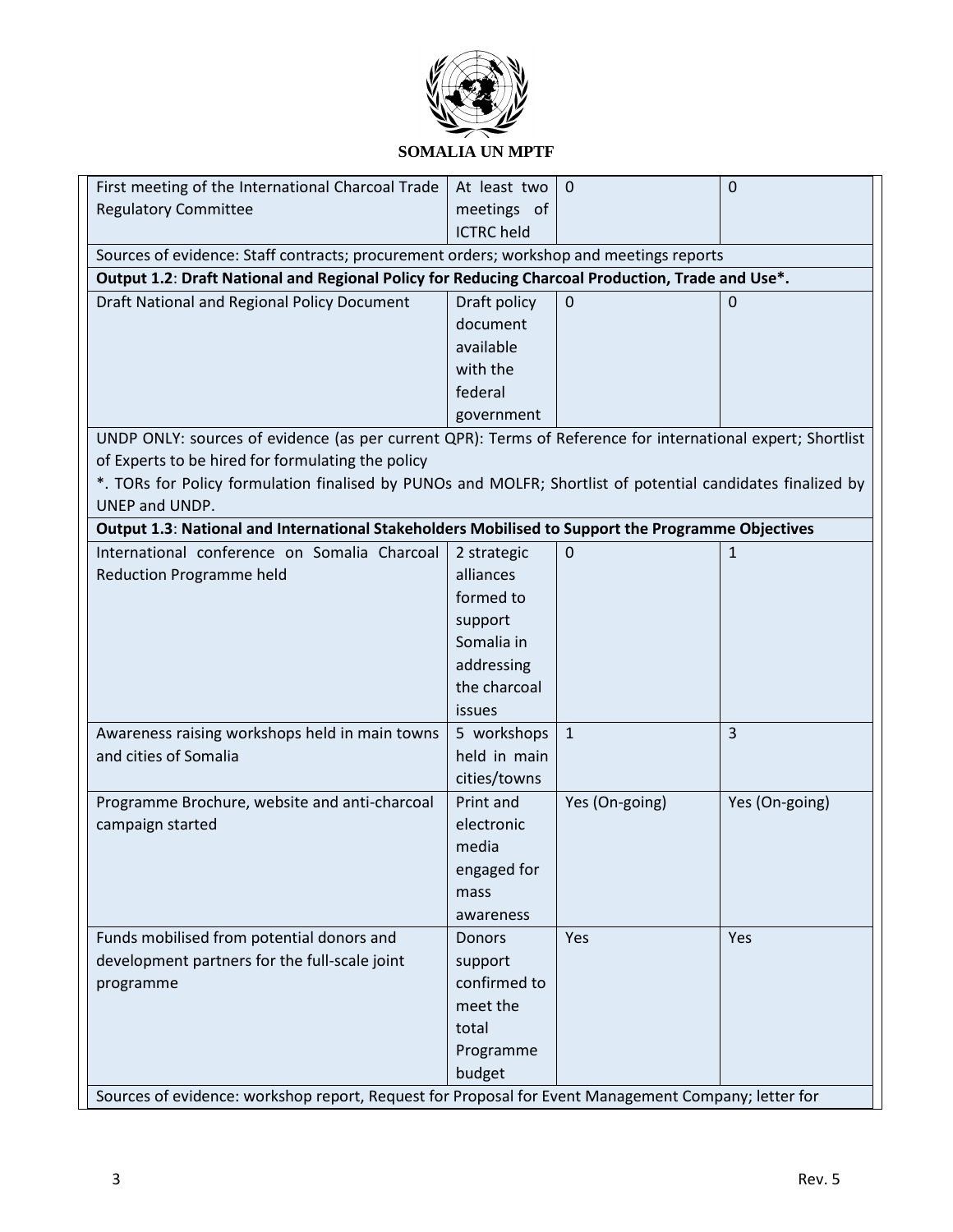

| <b>Output 1.4: Programme Management</b>                                                            |               |                |                |  |
|----------------------------------------------------------------------------------------------------|---------------|----------------|----------------|--|
| Programme Management Staff recruited before                                                        | Programme     | Yes (On-going) | Yes (On-going) |  |
| the end of programme initiation phase                                                              | management    |                |                |  |
|                                                                                                    | staff on-     |                |                |  |
|                                                                                                    | board         |                |                |  |
| Complete detailed work plan for the full-scale                                                     | Work plan     | Yes (On-going) | Yes (On-going) |  |
| programme                                                                                          | aligned with  |                |                |  |
|                                                                                                    | the available |                |                |  |
|                                                                                                    | budget        |                |                |  |
| UNDP ONLY: sources of evidence (as per current QPR): TORs for Programme Coordinator; Revised draft |               |                |                |  |

programme documents with additional funds

### **NARRATIVE**

The Programme Initiation Phase is managed by UNDP in consultation with the MOLFR, UNEP and FAO. Third quarter activities focused on resource mobilization, providing intuitional support to the MOLFR, undertaking procurement processes to hire international consultant to work on the national and regional policy on Charcoal, holding of awareness raising workshop in Galmudug State and getting concurrence of PUNOs on sourcing of additional funds from donors to the programme. The agenda and working documents for the first Programme Steering Committee were also prepared during the reporting period.

#### **Other Key Achievements**

- MOLFR and UNDP held follow-up discussions with the Ambassador of Qatar to get a confirmation on hosting the International Conference on Charcoal in Doha. It is unlikely that the International Conference will be held before the conclusion of on-going electoral process in Somalia. However, there are positive indications that Qatar will support the Conference.
- The draft Programme Document has been formulated in consultation with the PUNOs and MOLFR. The draft will be presented to the Programme Steering Committee for endorsement and sourcing of additional funds by activities and UN agencies. The draft Programme Document will absorb PIP activities and has an implementation timeframe of 1 April 2016 to 31 December 2017.
- MOLFR has been instrumental in bringing Member States (Puntland, South West, Galmudug) on-board. The on-boarding include capacity needs of the Member States and their engagement in decision making for a Programme Steering Committee.

#### **Challenges (incl: Delays or Deviations) and Lessons Learnt:**

- The on-going electoral process is causing delays in some of the strategic activities that are planned as part of initiation phase.
- There have also been delays in holding regional consultations due to the cash transfer modality in the Letter of Agreement between UNDP and MOLFR. The reimbursement modality does not allow the MOLFR to make payments upfront for the venue and travel of participants. This has resulted in lack of trust between the vendors and MOLFR. It would be advisable to look into the possibility of transferring funds in advance for the entire event to the MOLFR and settle the advance on receipt of expenditure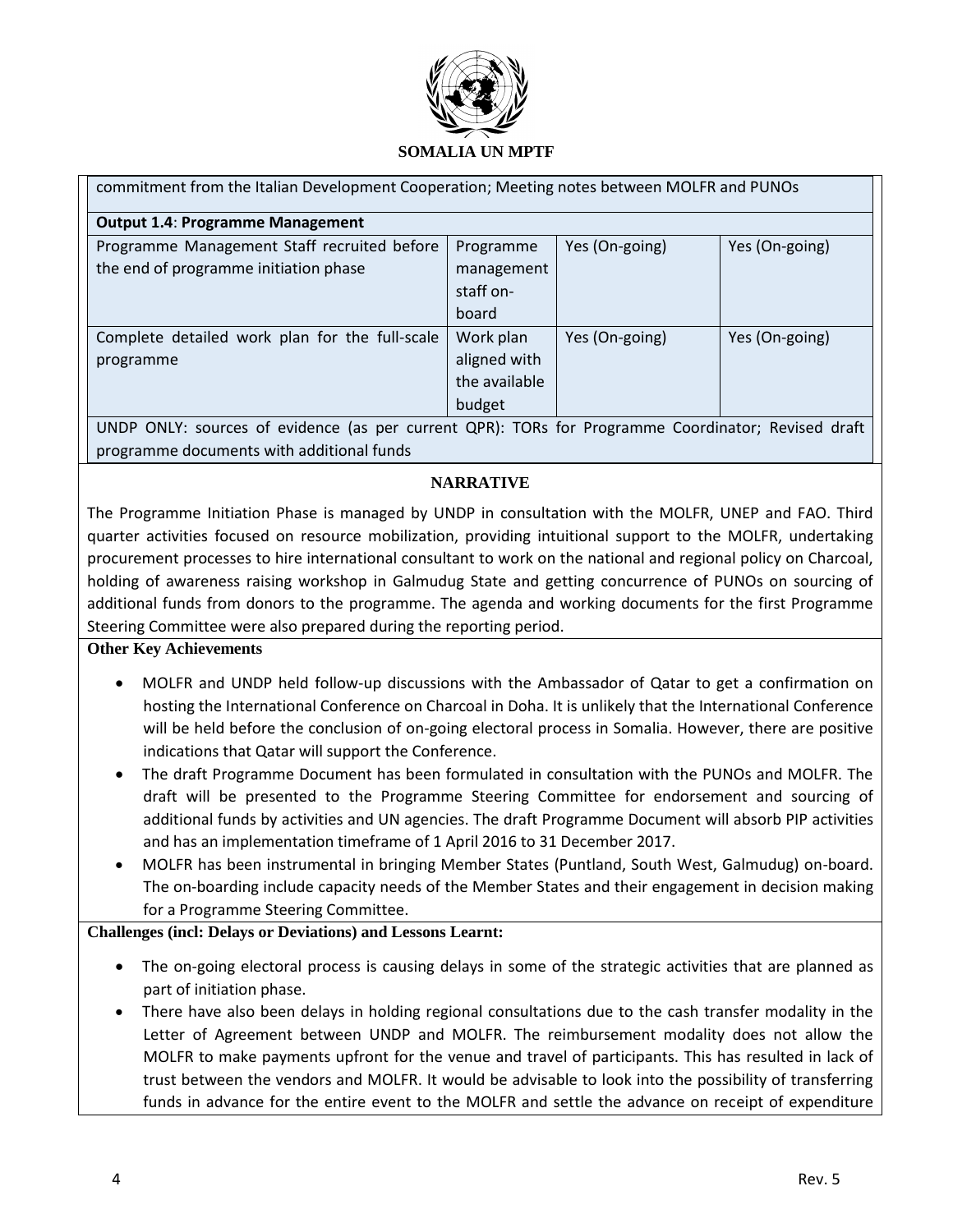

#### report and supporting documents.

#### **Peacebuilding impact:** Not Applicable

#### **Catalytic effects:** Not Applicable

**Gender:** The Programme Initiation Phase is an enabler to get the full programme started by mobilizing additional resources. At the same time, based on the UNDP Country Office Gender Strategy and principles of inclusiveness, women interns are part of the Letter of Agreement between UNDP and MOLFR. Similarly, the shortlist of consultants to work on National and Regional Charcoal Policy include both women and men. The full programme document highlights gender specific issues influenced due to charcoal production, trade and marketing. These would be addressed in the full-scale programme while promoting alternative energy and livelihoods.

|                                                             | <b>Total no. of Outputs</b>                             | Total no. of gender specific Outputs      |
|-------------------------------------------------------------|---------------------------------------------------------|-------------------------------------------|
| Proportion of gender specific                               |                                                         |                                           |
| outputs in Joint Programme <sup>3</sup>                     | (for Programme Initiation Phase) Specific Outputs to be | (for Programme Initiation Phase) Specific |
|                                                             | part of full programme                                  | Outputs to be part of full programme      |
| Proportion of Joint Programme                               | <b>Total no. of Staff</b>                               | Total no. of staff with responsibility    |
| staff with responsibility for<br>gender issues <sup>4</sup> |                                                         | for gender issues                         |
|                                                             |                                                         |                                           |
|                                                             | To be addressed as part of full programme               | To be addressed as part of full programme |

**Communications & Visibility** – A Charcoal Programme Launch and Awareness Raising Event was held on 6 August in Adado, Gulmudug State of Somalia. The coverage of this event was reported in the Somali media. Some of the links are:

#### **Press Coverage**

SNTV [https://www.youtube.com/watch?v=9eqR24\\_YKBw](https://www.youtube.com/watch?v=9eqR24_YKBw) Horn Cable <http://www.youtube.com/watch?v=nyhr8rAtETU> Kalsan TV [www.youtube.com/watch?v+dQrETHM](http://www.youtube.com/watch?v+dQrETHM) Universal Link <https://www.youtube.com/watch?v=dQe4O3Z-YgM>

**Looking ahead:**

- Draft Programme Document to be presented to the Programme Steering Committee for approval.
- Awareness raising and Programme Launch event to be held in Kismayo and Mogadishu.
- UN Resident Coordinator and Humanitarian Coordinator to be briefed on the programme to galvanize support from UAE and Qatar.
- Preparatory work on activities for alternative sources of energy and livelihoods to be initiated by PUNOs.

 $\overline{\phantom{a}}$ 

<sup>&</sup>lt;sup>3</sup> Gender Specific Outputs are those that are specifically designed to directly and explicitly contribute to the promotion of Gender Equality and Women's Empowerment.

<sup>&</sup>lt;sup>4</sup> Staff members are those contracted to undertaken work for the Joint Programme including full time staff, consultants, advisors, interns, etc. Staff members with responsibility for gender issues are those who have gender related activities included in their Terms of Reference.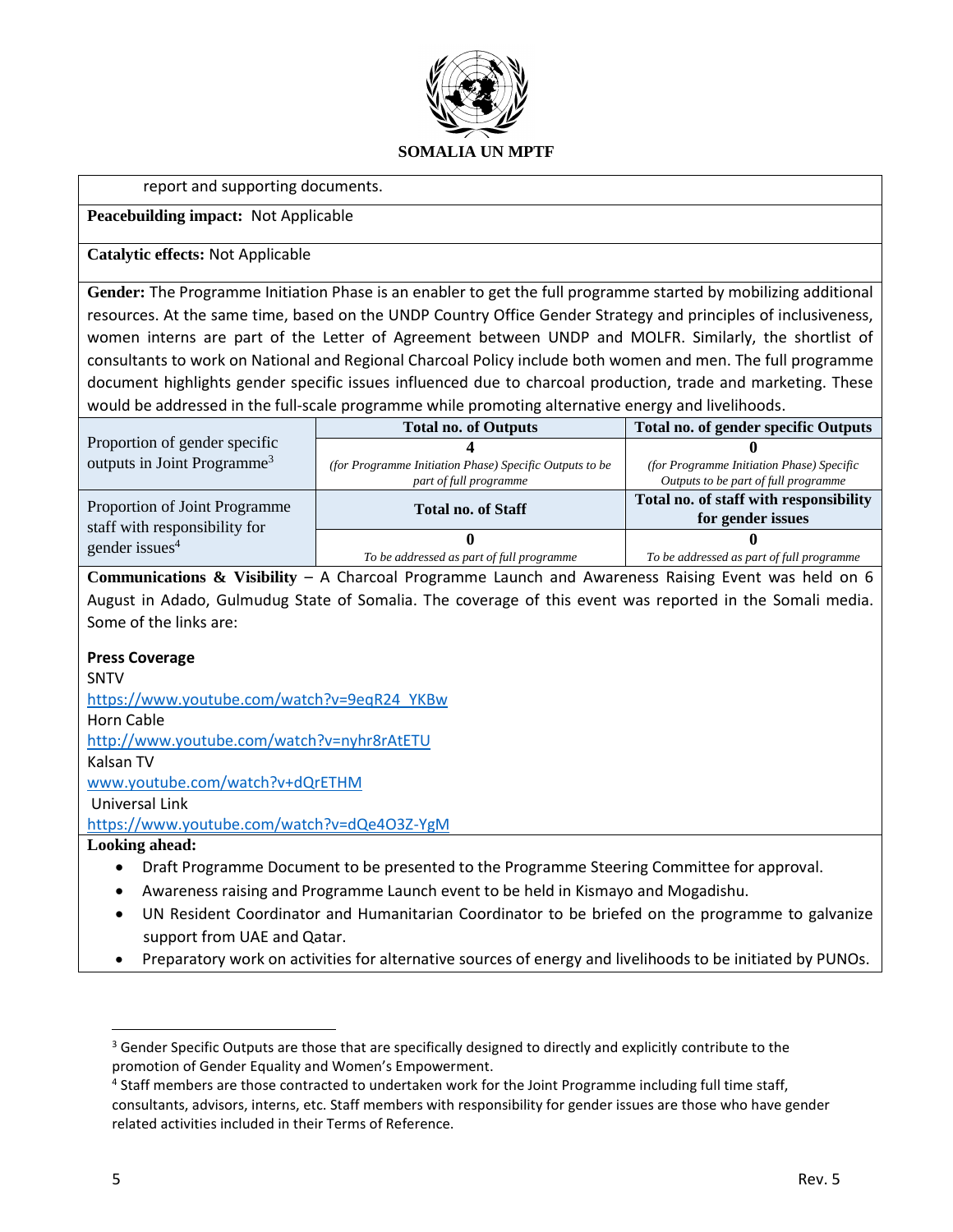

## **ANNEX 1. RISK MANAGEMENT**

| Type of Risk <sup>5</sup> | <b>Description of Risk</b>                                    | <b>Mitigating Measures</b>                                   |
|---------------------------|---------------------------------------------------------------|--------------------------------------------------------------|
| Financial                 | Lack of funding from the donors may cause substantial risk of | Senior leadership of UN System (SRSG, DSRSG) and Federal     |
|                           | not achieving the objectives of full joint programme.         | Government to be involved in raising funding to implement    |
|                           |                                                               | the programme. The currently available funding is USD 2.3    |
|                           |                                                               | million, i.e. only 10% of the full programme budget of USD   |
|                           |                                                               | 23.6 million.                                                |
| Political (new)           | Changes in the Federal Government as part of Electoral        | Situation to be assessed and revised plan to be prepared for |
|                           | Process resulting in delays in holding the International      | holding the International Conference with the agreement of   |
|                           | Conference                                                    | current political setup and PUNOs                            |
| Strategic (new)           | The National Development Plan (2017-19) may require           | Programme document to incorporate changes during the         |
|                           | adjustment at programme outcome level and relevance to        | revisions process.                                           |
|                           | the national strategic framework.                             |                                                              |
| Social and                |                                                               | The programme is developing government capacity to           |
| Environmental             |                                                               | formulate laws to curb charcoal trade, sensitize the custom, |
| <b>Screening Risks</b>    | Duty-bearers do not have the capacity to meet their           | and law enforcement authorities about the issue and provide  |
|                           | obligations in the Project                                    | operational funds for the purpose. Further, the programme    |
|                           |                                                               | may recommend Government to call the support of Security     |
|                           |                                                               | Council to enforce illegal trade, if it does not stop.       |
|                           |                                                               | The project is embedding design to address the existing gap  |
|                           |                                                               | on environmental un-sustainability and promote the use of    |
|                           |                                                               | other source of energy other than charcoal i.e. solar, wind  |
|                           | The Project involve harvesting of natural forests, plantation | and biogas. For longer term sustainability capacity building |
|                           | development, or reforestation                                 | on environmental protection and conservation will be         |
|                           |                                                               | enhanced at national and community level. Also it's the aim  |
|                           |                                                               | of the project to support the charcoal traders with          |
|                           |                                                               | alternative source of livelihoods and empower them as well   |
|                           |                                                               | to remain in the very business for a longer time through     |

<sup>&</sup>lt;sup>5</sup> Environmental; Financial; Operational; Organizational; Political; Regulatory; Security; Strategic; Other.

 $\overline{a}$